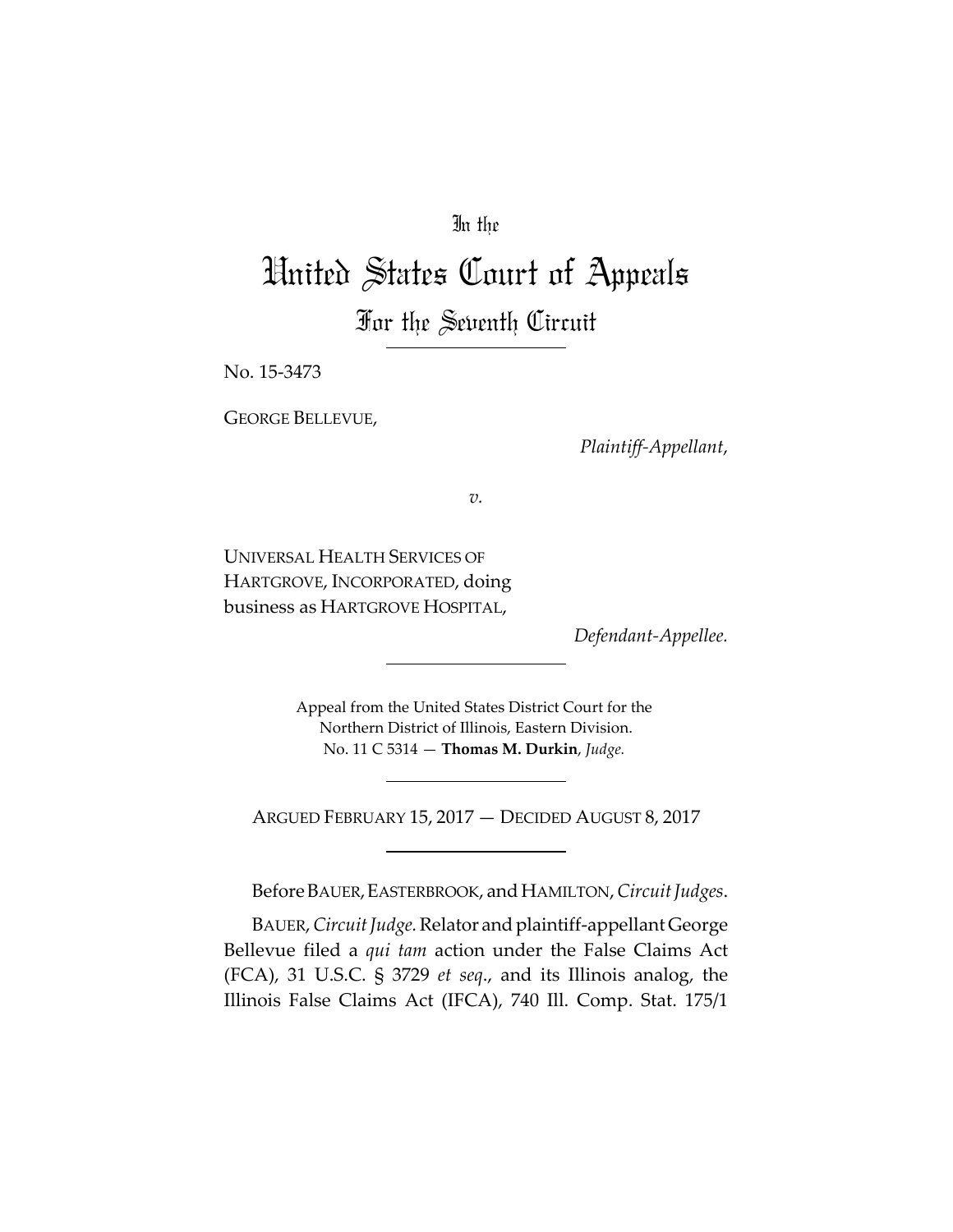*et seq*., on behalf of the United States and the State of Illinois against defendant‐appellee Universal Health Services of Hartgrove, Incorporated ("Hartgrove"). Bellevue argues that Hartgrove violated the FCA under a number of theories, including false certification and fraudulent inducement. The district court granted Hartgrove's motion to dismiss the complaint for failure to state a claim of fraud with particularity as required by Federal Rules of Civil Procedure 12(b)(6) and 9(b).

## **I. BACKGROUND**

Hartgrove is a psychiatric hospital that primarily serves children with mental illness. It is enrolled with the Illinois Department of Healthcare and Family Services to receive reimbursement for treating patients through Medicaid. On April 8, 2004, Hartgrove signed a Provider Enrollment Appli‐ cation certifying that it understood "that knowingly falsifying or wilfully withholding information may be cause for termination of participation" in the State's Medical Assistance Pro‐ gram. It further certified that it was in compliance with all applicable federal and state laws and regulations.

On the same date, Hartgrove signed an Agreement for Participation in the Medical Assistance Program, in which it agreed to comply with all federal and state laws and regula‐ tions. Hartgrove agreed "to be fully liable for the truth, accuracy and completeness of all claims submitted … to the Department […] for payment." It also promised that "all services rendered on or after [the effective date of the agreement] were rendered in compliance with and subject to the terms and conditions" of the agreement. Upon receipt of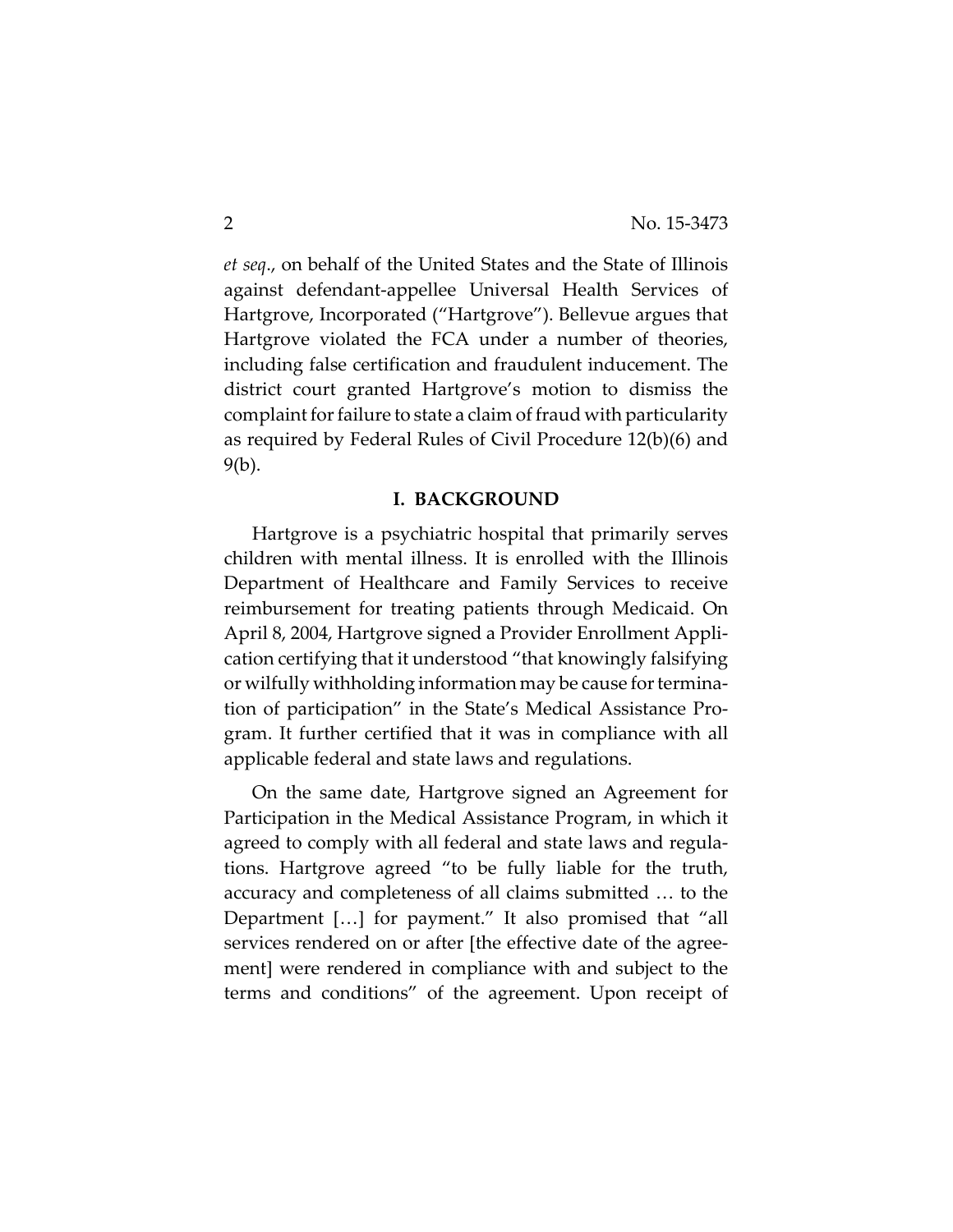Medicaid reimbursements, Hartgrove is required to certify that the services provided in the billing information were actually provided.

Hartgrove's license, issued by the Illinois Department of Public Health, permits it to maintain 150 beds for patients with acute mental illness, but it actually maintains 152 beds. Prior to September 30, 2009, Hartgrove was permitted to maintain 136 beds for acute mental illness patients. Newly admitted adolescent patients suffering from acute mental illness are placed in a room used for daytime group therapy, known as a "dayroom," rather than patient rooms. These patients sleep on rollout beds until a patient room becomes available. This occurred on 13 separate occasions between January 1, 2011, and June 3, 2011. Hartgrove submitted claims for inpatient care to Medicaid on behalf of these patients even though they were not assigned a room.

Bellevue joined the Hartgrove staff in October 2009, serving as a nursing counselor until October 2014. He contends that Hartgrove knowingly submitted fraudulent claims for reim‐ bursement to Medicaid by admitting new patients with acute mental illness in excess of its 150‐bed capacity and permitting these patients to sleep in the dayroom rather than in a private room. He further contends that Hartgrove certified, "either explicitly or implicitly," that it was in compliance with licens‐ ing standards contained in state law, rules, and regulations, even though it was over capacity. *See* Ill. Admin. Code tit. 77, § 250.230(b). Prior to filing his complaint, Bellevue voluntarily provided the information on which his allegations are based to federal and state government authorities.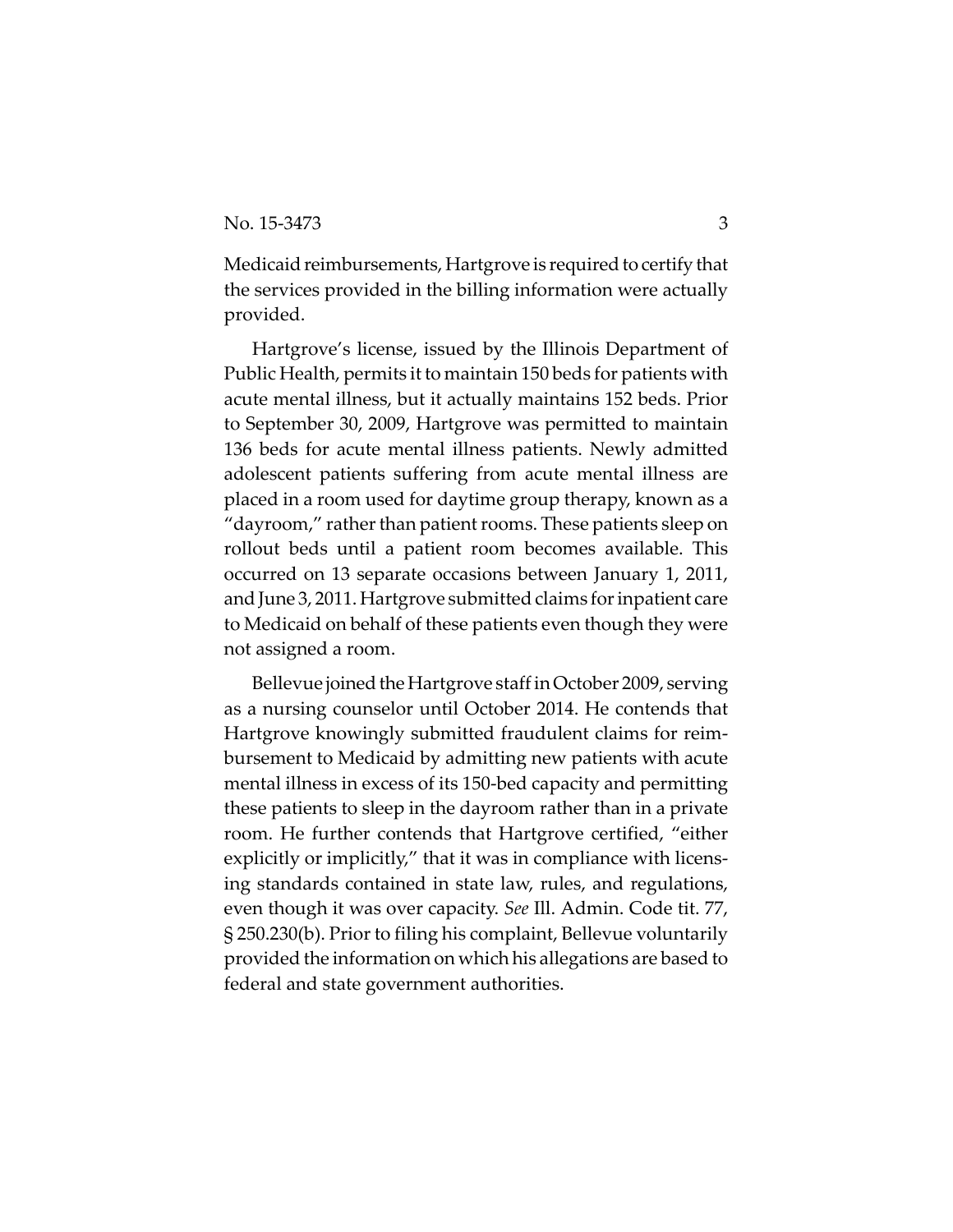Bellevue filed suit on August 5, 2011; the United States and the State of Illinois declined to intervene. Hartgrove moved to dismiss the complaint under Rules 12(b)(1), 12(b)(6), and 9(b), on December 29, 2014. Specifically, Hartgrove argued that Bellevue's suit was foreclosed by the FCA's publicdisclosure bar, which deprived the district court of jurisdiction.<sup>1</sup> It also argued that Bellevue's complaint failed on the merits. The district court disagreed with Hartgrove's jurisdictional argument, but agreed that Hartgrove failed on the merits; the court granted the motion without prejudice on April 24, 2015.

Bellevue filed an amended complaint on June 26, 2015. Hartgrove moved to dismiss on July 13, 2015, renewing its arguments from the previous motion. The district court found that Bellevue failed to state a claim, and the court granted the motion with prejudice on October 5, 2015. Bellevue filed a motion to reconsider in light of the United States Supreme Court's decision in*UniversalHealth Services,Inc. v.United States ex rel. Escobar*, 136 S. Ct. 1989, 1999 (2016), in which the Court

 $^1$  In support of its motion, Hartgrove attached a March 23, 2009, letter from the Illinois Department of Public Health and a May 5, 2009, letter and report from the U.S. Centers for Medicare & Medicaid Services that disseminated findings from two IDPH audits conducted in March 2009. IDPH found that Hartgrove's patient count exceeded the number it was permitted under its license on both audit dates, and therefore was "over census." The CMS report noted that Hartgrove was over census on at least 52 separate occasions between December 3, 2008, and February 28, 2009. These materials were properly before the district court because they were submitted to determine whether subject‐matter jurisdiction existed. *See Evers v. Astrue*, 536 F.3d 651, 656–57 (7th Cir. 2008) (citation omitted).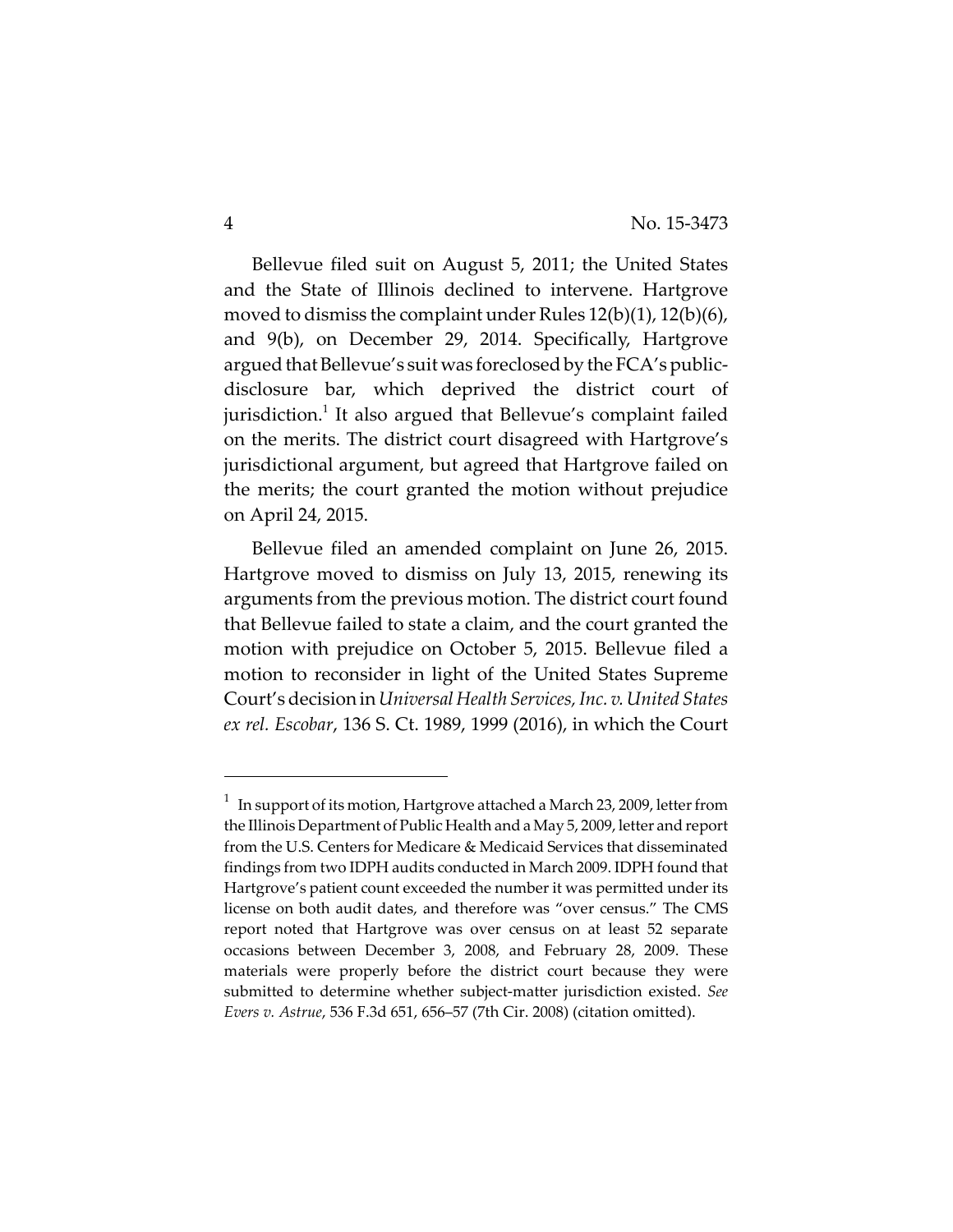held that an implied false certification theory is a viable basis for liability under the FCA. The district court denied the motion on October 20, 2015, finding that Bellevue's amended complaint failed to state a claim for implied false certification. This appeal followed.

### **II. DISCUSSION**

The FCA permits "both the Attorney General and private *qui tam* relators to recover from persons who make false or fraudulent claims for payment to the United States." *Graham Cnty. Soil & Water Conservation Dist. v. United States ex rel. Wilson*, 559 U.S. 280, 283 (2010). To establish civil liability under the FCA, a relator generally must show that "(1) the defendant made a statement in order to receive money from the government; (2) the statement was false; (3) the defendant knew the statement was false; and (4) the false statement was material to the government's decision to pay or approve the false claim." *United States ex rel. Marshall v. Woodward, Inc*., 812 F.3d 556, 561 (7th Cir. 2015) (citation omitted).2

The FCA also seeks to prevent parasitic lawsuits by "opportunistic plaintiffs who have no significant information

<sup>&</sup>lt;sup>2</sup> The IFCA "closely mirrors the FCA," and to date we have not found any difference between the statutes that is material to a jurisdictional or merits analysis. *United States ex rel*. *Absher v. Momence Meadows Nursing Ctr., Inc.*, 764 F.3d 699, 704 n.5 (7th Cir. 2014); *see also United States ex rel. Kennedy v. Aventis Pharms., Inc*., 512 F. Supp. 2d 1158, 1163 n.2 (N.D. Ill. 2007) ("Case law regarding the FCA is also applicable to the [IFCA]."); *Scachitti v. UBS Fin. Servs*., 831 N.E.2d 544, 557–59 (Ill. 2005) (applying FCA case law to a jurisdictional analysis of the IFCA). The district court applied its analysis of the FCA equally to the IFCA claims. We will proceed in the same fashion.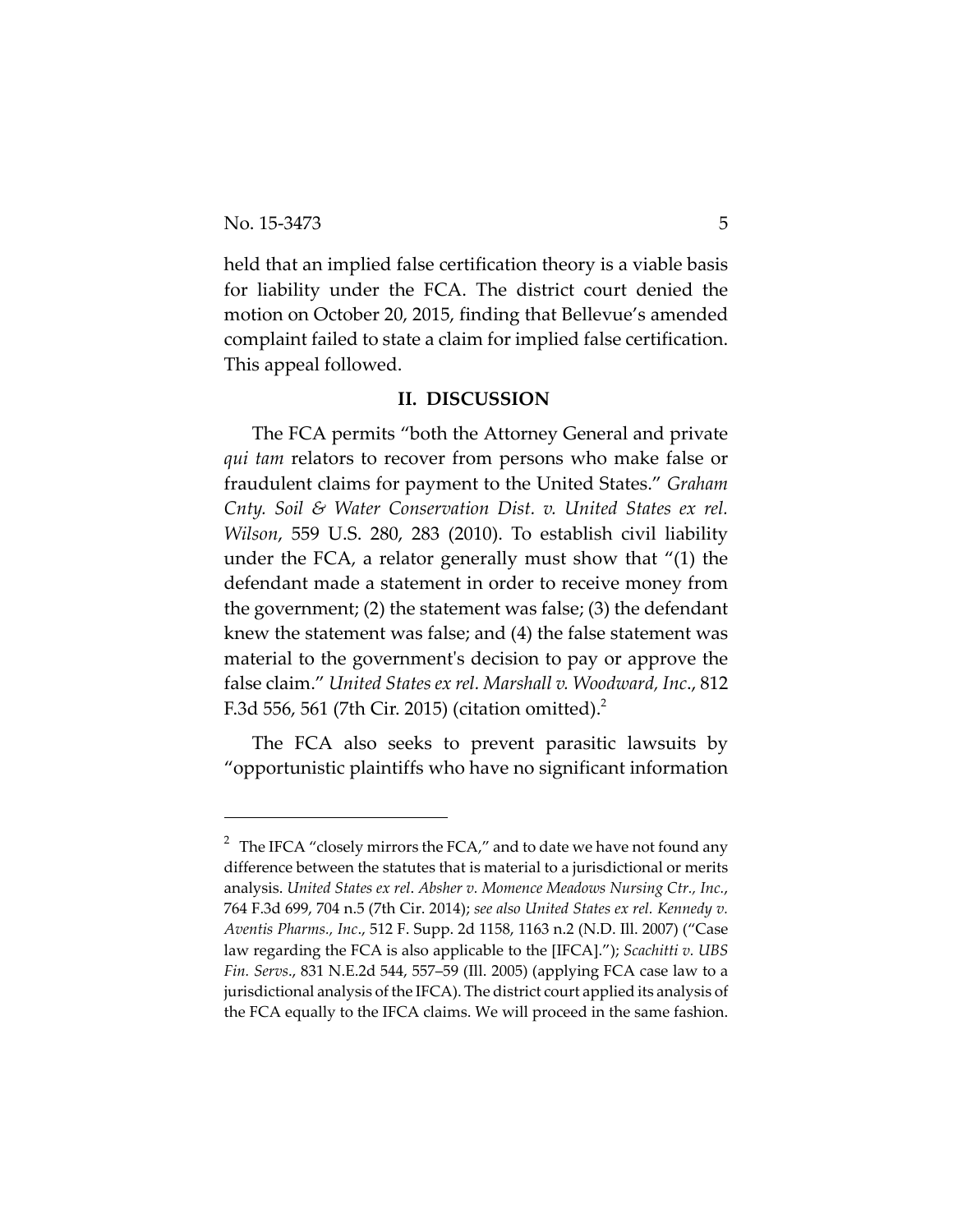to contribute of their own … ."*Graham Cnty.*, 559 U.S. at 294 (citation omitted). In furtherance of this goal, Congress enacted the public‐disclosure bar because "[w]here a public disclosure has occurred, [the relevant governmental] authority is already in a position to vindicate society's interests, and a *qui tam* action would serve no purpose." *United States ex rel. Feingold v. AdminaStar Fed., Inc*., 324 F.3d 492, 495 (7th Cir. 2003) (citation omitted).

On appeal, Hartgrove argues that the district court erred in its finding that the FCA's public‐disclosure bar contained in 31 U.S.C. § 3730(e)(4) did not apply to Bellevue's claims; a decision that we review *de novo*. *United States ex. rel. Heath v. Wis. Bell, Inc*., 760 F.3d 688, 690 (7th Cir. 2014) (citation omit‐ ted). In 2007, the Supreme Court held that § 3730(e)(4) is a jurisdictional requirement that must be addressed before a court can reach the merits of the FCA claims. *Rockwell Int'l Corp. v. United States*, 549 U.S. 457, 467–70 (2007). Therefore, we address this issue at the outset.

Congress amended the public-disclosure bar in March 2010. Because Bellevue's allegations extend from August 5, 2005, to the present, $3$  covering both pre- and post-amendment time periods, we examine both versions of the statute.

 $^3$  Although Bellevue contends that Hartgrove submitted false claims from August 2001 to the present, the district court dismissed Bellevue's claims that arose prior to August 5, 2005, due to the FCA's six‐year statute of limitations. *See* 31 U.S.C. § 3731(b)(1). It also dismissed Bellevue's claims in his individual capacity. Bellevue does not challenge either action by the district court, so we need not address these claims further.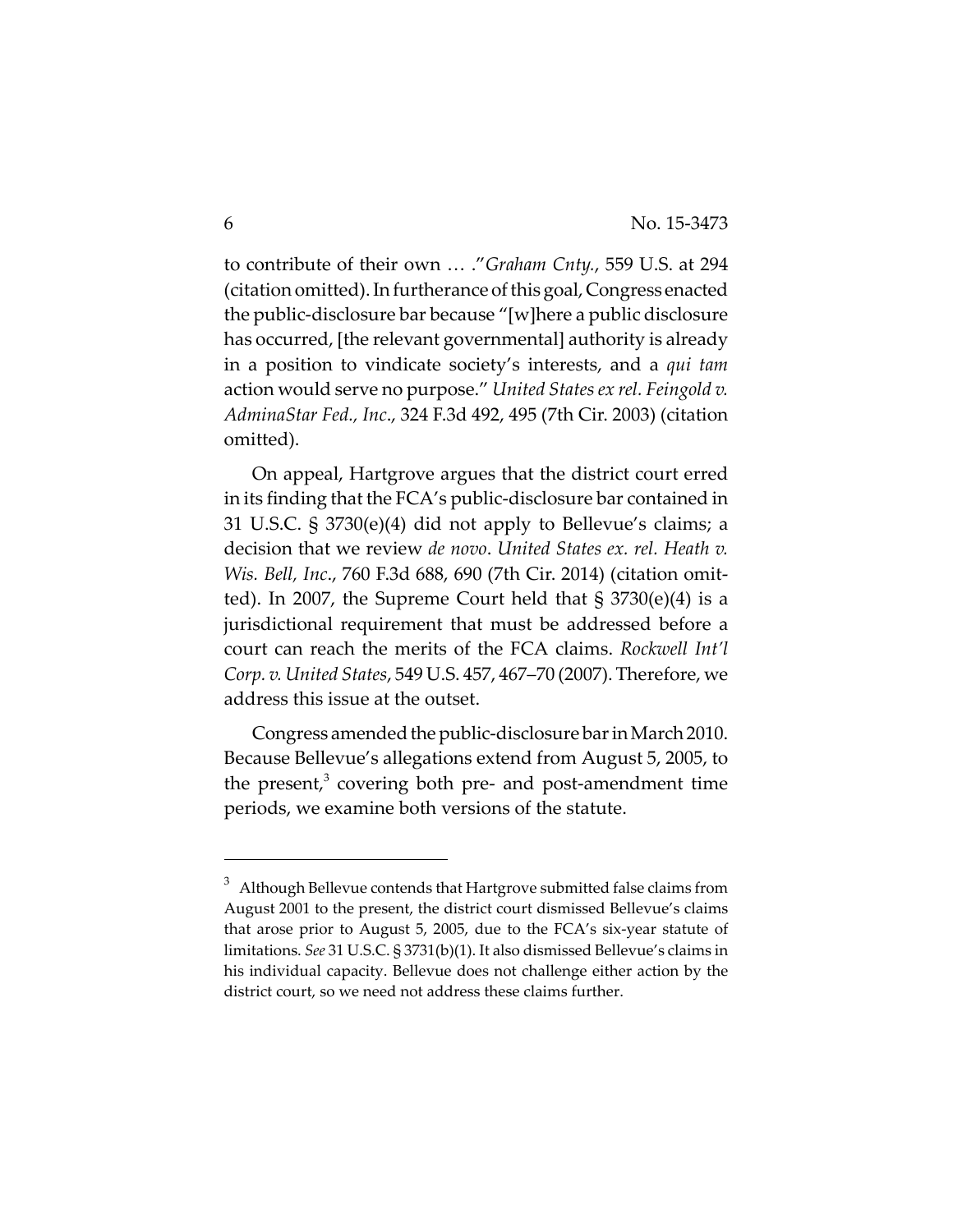Prior to the 2010 amendments, § 3730(e)(4) provided:

(A) No court shall have jurisdiction over an action under this section based upon the public disclosure of allegations or transactions in a … congressional, administrative, or Government Accounting Office report, hearing, audit, or investigation … unless … the person bringing the action is an original source of the informa‐ tion.

(B) For purposes of this paragraph, "original source" means an individual who has direct and independent knowledge of the information on which the allegations are based and has voluntarily provided the information to the Govern‐ ment before filing an action under this section which is based on the information.

After the 2010 amendments, § 3730(e)(4) provides:

(A) The court shall dismiss an action or claim under this section, unless opposed by the Government, if substantially the same allegations or transactions as alleged in the action or claim were publicly disclosed … in a congressional, Government Accountability Office, or other Federal report, hearing, audit, or investigation … unless … the person bringing the action is an original source of the information.

(B) For purposes of this paragraph, "original source" means an individual who ... has knowl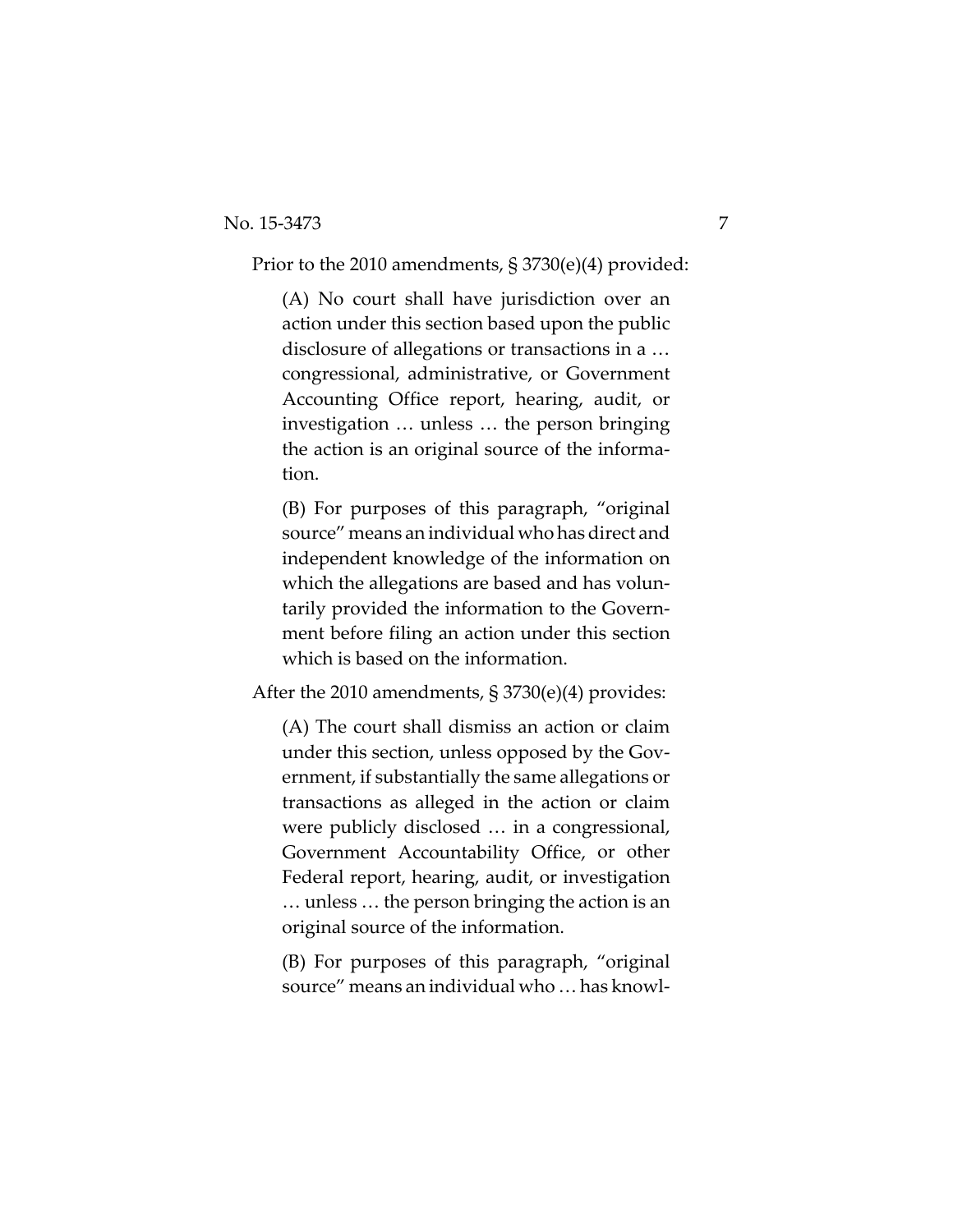edge that is independent of and materially adds to the publicly disclosed allegations or transac‐ tions, and who has voluntarily provided the information to the Government before filing an action under this section.<sup>4</sup>

As an initial matter, we have noted that Congress removed the phrase "[n]o court shall have jurisdiction over an action under this section" and replaced it with "[t]he court shall dismiss an action or claim under this section" in the 2010 amendment to § 3730(e)(4)(A). *Absher*, 764 F.3d at 706. The Supreme Court's holding in *Rockwell* regarding the jurisdic‐ tional nature of the public‐disclosure bar was based on the inclusion of the phrase "[n]o court shall have jurisdiction over an action under this section." *Id*. (citing *Rockwell*, 549 U.S. at 467).Because this language has been removed from the statute, it is unclear whether the language of the 2010 amendment is jurisdictional. *Cause of Action v. Chi. Transit Auth.*, 815 F.3d 267, 271 n.5 (7th Cir. 2016). We have previously noted that other circuits have found that the language of the 2010 amend‐ ment is not jurisdictional, but we have declined to decide this issue in our circuit. *Id*. Because some of Bellevue's allegations occurred pre-amendment, we address the public-disclosure bar as a jurisdictional one. *See id.* (applying the pre‐amendment version of  $\S$  3730(e)(4)(A), where the contested conduct spanned both pre‐ and post‐amendment time periods).

<sup>4</sup> Shortly after the public‐disclosure bar of the FCA was amended, the IFCA was amended and re-codified effective July 27, 2010. The amendments mirror those of the FCA. *See* 740 Ill. Comp. Stat. 175/4 (2010).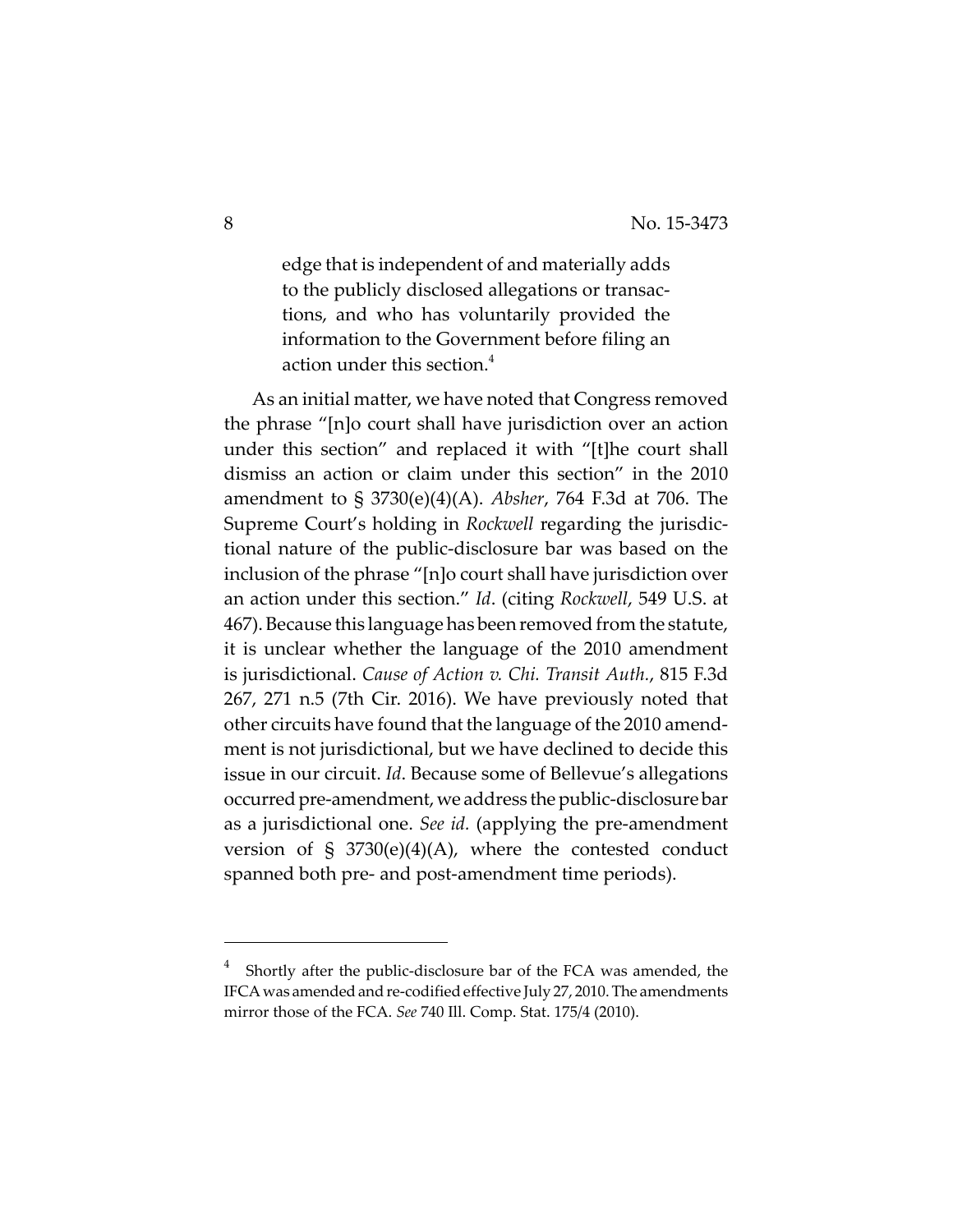In addition, we have held that the amendment to  $\S 3730(e)(4)(A)$  involved "a change to what constitutes a 'public disclosure,'" and thus is a substantive change that is not retroactive. *United States ex. rel. Bogina, v. Medline Indus., Inc.*, 809 F.3d 365, 369 (7th Cir. 2016) (citation omitted). Conse‐ quently, "the pre-2010 version of  $[S\ 3730(e)(4)(A)]$  governs conduct that occurred in that era while the new version governs only more recent conduct." *Id*. at 368 (collecting cases). However, this change is not significant, as "we have previously interpreted the phrase 'based upon [a] public disclosure' to mean 'substantially similar to publicly disclosed allegations' … ." *Leveski v. ITT Educ. Servs., Inc*., 719 F.3d 818, 828 n.1 (7th Cir. 2013) (citation omitted); *see also Bogina*, 809 F.3d at 368 (noting that the change in statutory language is not significant). The current version of the statute expressly incorporates the "substantially similar" standard in accordance with the interpretation of this circuit and most other circuits*. Leveski*, 719 F.3d at 828 n.1.

In contrast to  $\S 3730(e)(4)(A)$ , our cases have found that the amendment to the "original source" definition in § 3730(e)(4)(B) is a clarification rather than a substantive change, and therefore is retroactive. *Bogina*, 809 F.3d at 369; *see also Cause of Action*, 815 F.3d at 283 n.22 (citing *Bogina*, 809 F.3d at 368–69) (applying the 2010 definition of original source to conduct occurring prior to 2010). Because the district court decided the instant case priorto *Bogina* and *Cause of Action*, we take a fresh look to ensure that subject-matter jurisdiction is present.

Hartgrove argues that Bellevue's claims were publicly disclosed by the IDPH and CMS letters and audit report from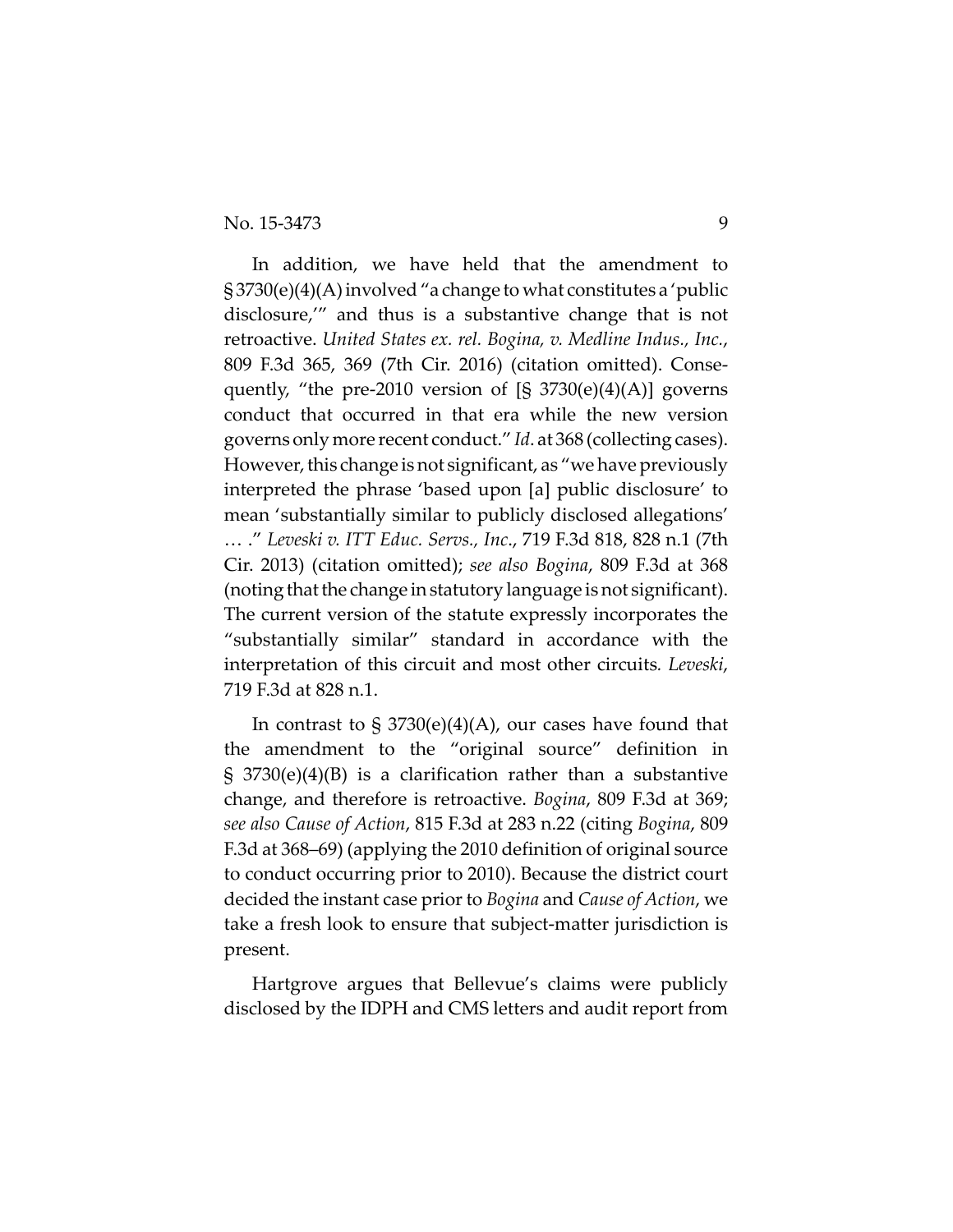March and May 2009. Determining whether to apply the public‐disclosure bar requires the court to complete a three‐ step inquiry. First, we examine whether the relator's allega‐ tions have been "publicly disclosed." *Cause of Action*, 815 F.3d at 274 (citation omitted). If so, we next ask whether the lawsuit is "based upon," *i.e*., "substantially similar to" the publicly disclosed allegations. *Id*. (citation omitted). "If it is, the public‐ disclosure bar precludes the action unless 'the relator is an original source of the information upon which the lawsuit is based.'" *Id*. (citation and brackets omitted). "The relator bears the burden of proof at each step of the analysis." *Id*. (citation omitted).

Applying the three‐step framework, we first address whether Bellevue's allegations were publicly disclosed. "[T]he allegations in a complaint are publicly disclosed when the critical elements exposing the transaction as fraudulent are placed in the public domain." *Id*.(citation and quotation marks omitted). "This definition presents two distinct issues: whether the relevant information was placed in the public domain, and, if so, whether it contained the critical elements exposing the transaction as fraudulent." *Id*. (citation and quotation marks omitted).

Bellevue does not dispute that the information was in the public domain; he contends that the letters and audit report state merely that Hartgrove was over census without any reference to a knowing misrepresentation of facts, which is a critical element of fraud. The district court found that the government had enough information to infer scienter from the results of its audits. We agree. We have held that the public‐ disclosure bar applied in instances "where one can infer, as a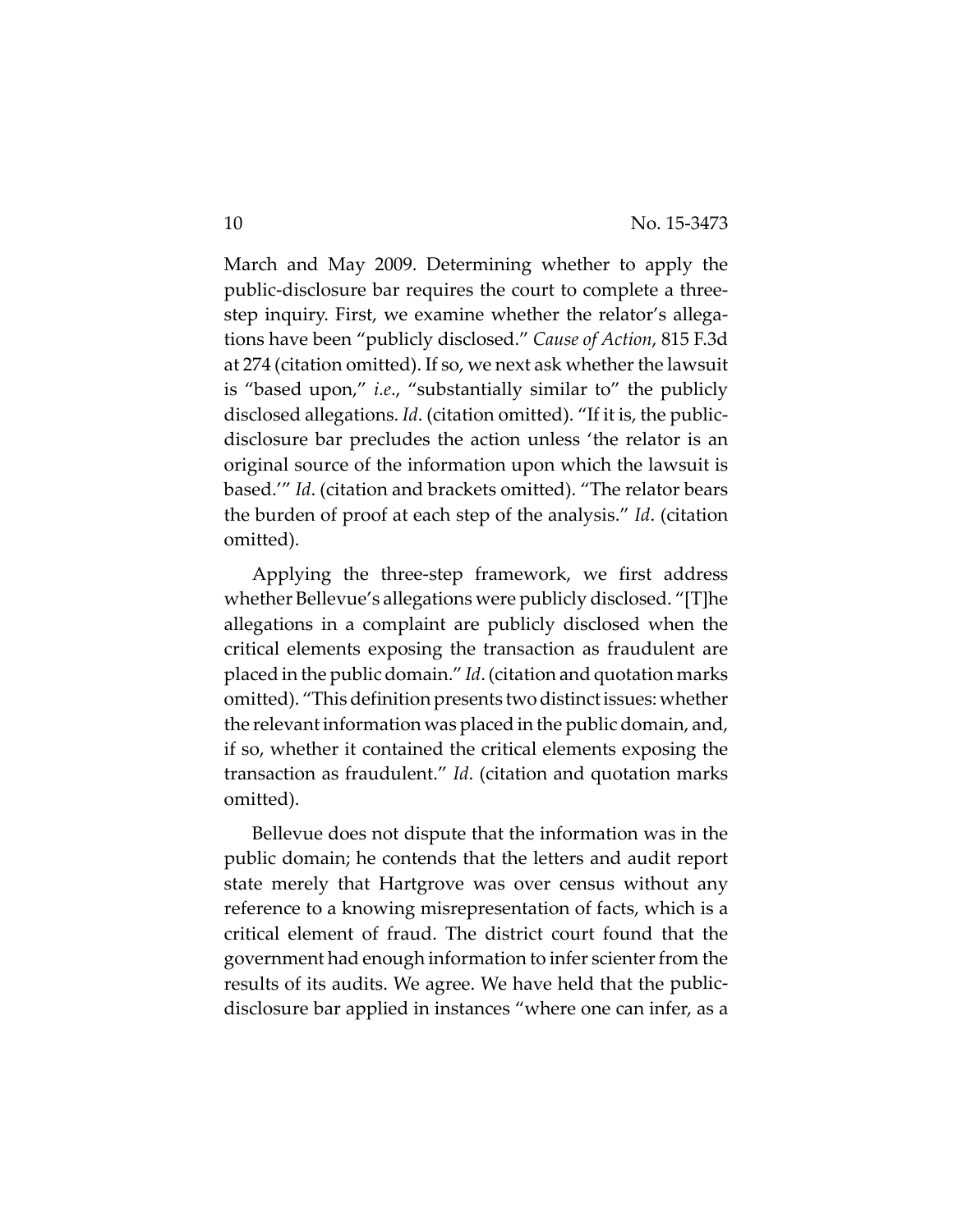direct and logical consequence of the disclosed information, that the defendant knowingly—as opposed to negligently—submitted a false set of facts to the Government." *Id*. at 279 (citing *Absher*, 764 F.3d at 709 n.10).

Bellevue relies on *Absher*, in which we held that the govern‐ ment's knowledge that the defendant had failed to comply with a patient's standard of care did not necessarily mean that the defendant had knowingly misrepresented its compliance when requesting payments from the government. 764 F.3d at 708–09. As we recognized in *Cause of Action*, decisions regard‐ ing a patient's standard of care involve "qualitative judgments," and thus there was an equally plausible inference that the *Absher* defendant's error was a mistake rather than a knowing violation. 815 F.3d at 279. Therefore, it was inappro‐ priate to apply the public‐disclosure bar in *Absher*.

Here, as in *Cause of Action*, the audit report and letters provided a sufficient basis to infer that Hartgrove was presenting false information to the government. *See id*. The kind of qualitative judgments at issue in *Absher* are not present in this case. As the district court noted, because Bellevue did not have personal knowledge of Hartgrove's billing practices, his allegations necessarily required him to infer that Hartgrove was knowingly over census. There is no reason that the government could not have made the same inference based on its audits. Therefore, we find that Bellevue's allegations were publicly disclosed.

Moving to the second step, we address whether Bellevue's allegations are substantially similar to the publicly disclosed allegations. There are several factors courts consider in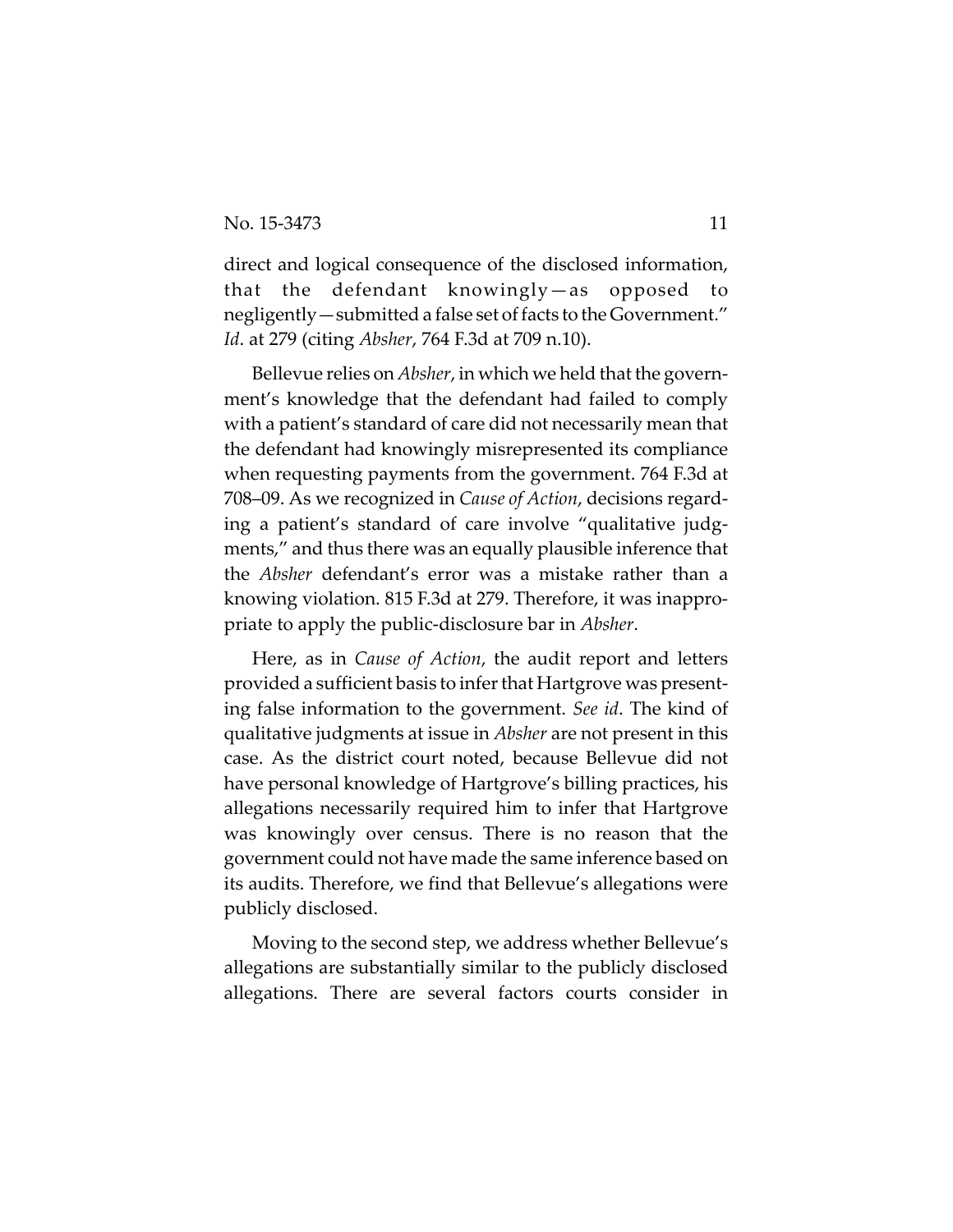determining whether this standard is met: whether relators present genuinely new and material information beyond what has been publicly disclosed; whether relators allege "a different kind of deceit"; whether relators' allegations require "independent investigation and analysis to reveal any fraudu‐ lent behavior"; whether relators' allegations involve an entirely different time period than the publicly disclosed allegations; and whether relators "supplied vital facts not in the public domain[.]" *Cause of Action*, 815 F.3d at 281 (collecting cases).

The district court found that Bellevue's allegations concerning Hartgrove's conduct through May 5, 2009 (the issuance date of CMS's letter), are substantially similar to the publicly disclosed allegations.<sup>5</sup> However, it found that Bellevue's allegations that Hartgrove continued its billing practices beyond May 5, 2009, involves a different time period. Thus, it concluded that Bellevue's claims concerning conduct after May 5, 2009, are not substantially similar to the publicly disclosed allegations.

We agree with the district court as to Bellevue's allegations through May 5, 2009. Bellevue's complaint describes the same contested conduct and pertains to the same entity. In addition, the time periods overlap. Furthermore, Bellevue did not

<sup>5</sup> Hartgrove correctly points out that the 2010 amendments to  $\S$  3730(e)(4)(A), added the qualification that an audit report must be "Federal" in order to qualify as a public disclosure, and the IFCA amend‐ ment correspondingly limited public disclosures to "State" audit reports, see 740 Ill. Comp. Stat. 175/4 (2010). Therefore, after the 2010 amendments, the May 5, 2009, CMS audit report and letter is relevant to Bellevue's FCA claims, and the March 23, 2009, IDPH audit and letter is relevant to his IFCA claims.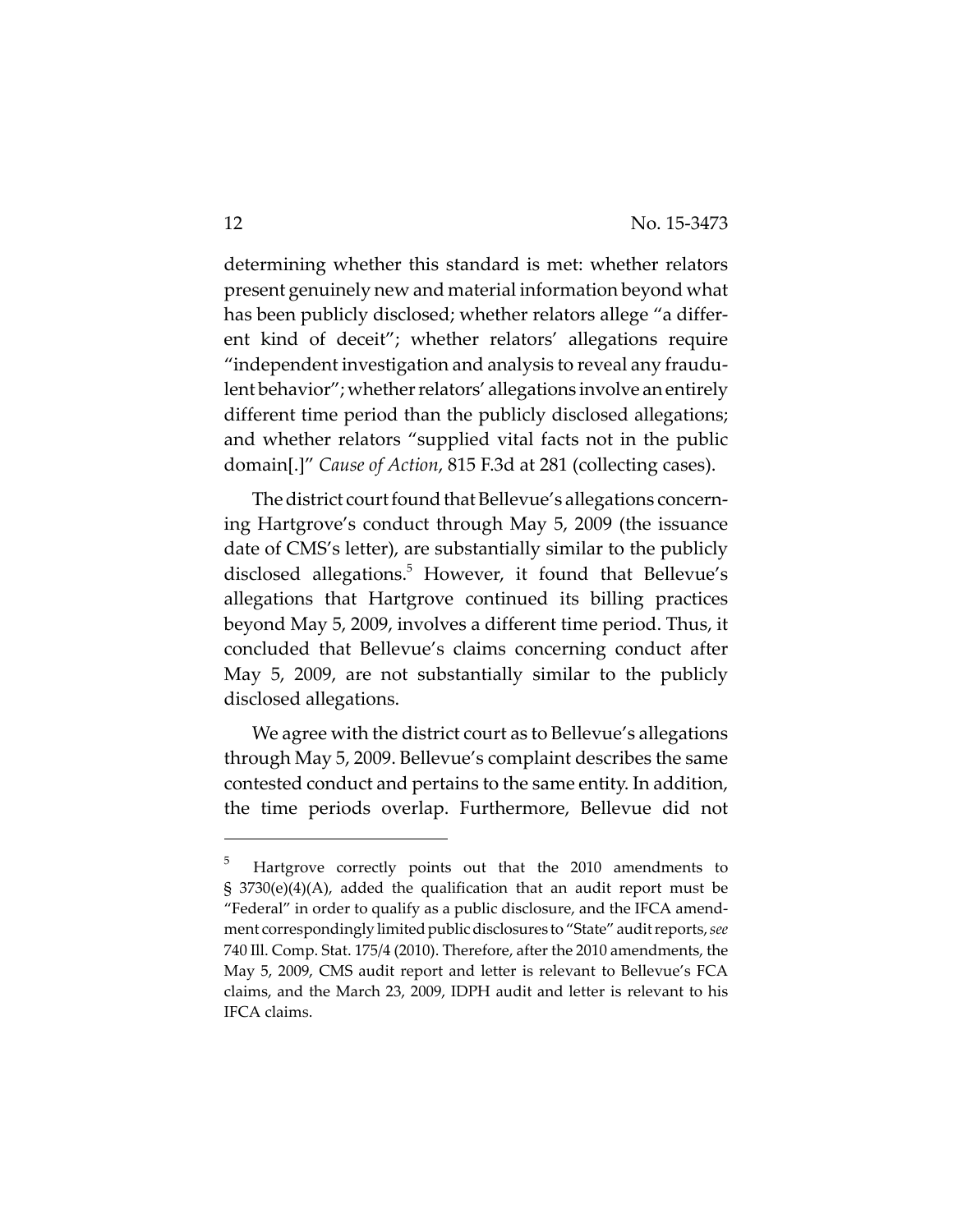supply any genuinely new and material information in his amended complaint. Bellevue argues that his allegation that Hartgrove *knowingly* exceeded its capacity constitutes new information, but as we stated above, scienter can be inferred from the audit report and letters. Bellevue also argues that he provided new information by alleging that Hartgrove ex‐ ceeded its capacity as part of its regular business practice as opposed to a temporary measure resulting from an emergency. This is, at best, a conclusory allegation that lacks any factual support. We have found that such conclusory allegations fail to meet the particularity standards required by Rule 9(b), and therefore are insufficient to evade the public-disclosure bar. *See Bogina*, 809 F.3d at 370.

As to Bellevue's post‐May 5, 2009, allegations, we must disagree with the district court in light of our recent holding in *Cause of Action*. We recognize that in *Leveski*, we found that the relator's allegations were not substantially similar to those contained in a previous lawsuit because they involved a different time period. *See* 719 F.3d at 829–30. But in arriving at this conclusion, we also considered that the relator's allega‐ tions involved wrongdoing by a separate department, per‐ tained to a more sophisticated scheme, and named specific individuals. *See id*. at 830–33.

In *Cause of Action*, we found that although the audit report had considered conduct through 2004, the defendant's conduct in subsequent years was part of its "continuing practice" of misreporting data to the government. 815 F.3d at 278 n.14. We held that the relator's claim of a continuing practice "does not warrant our characterizing [the relator's] allegations as not substantially similar" to the allegations disclosed in the audit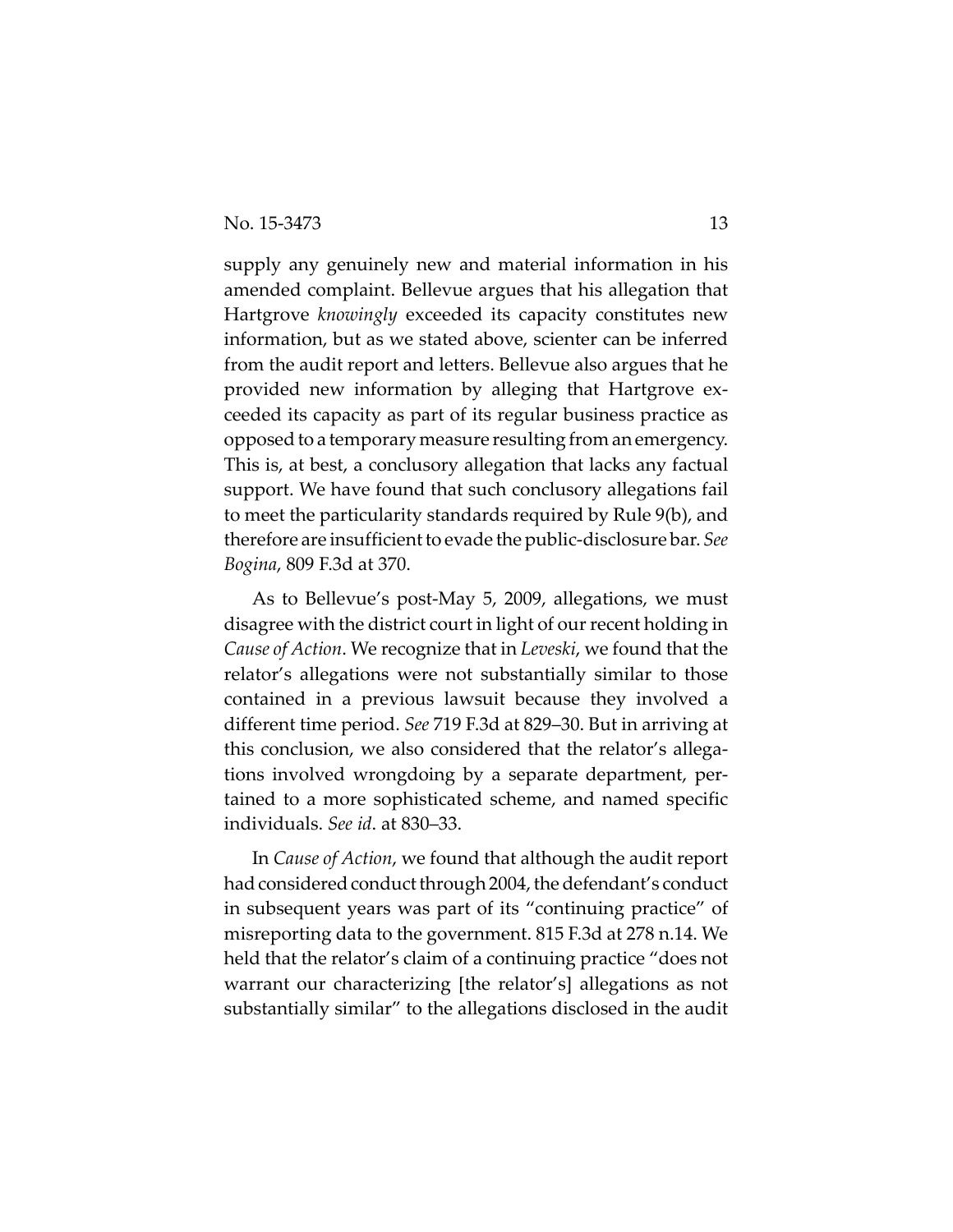report. *Id.* at 281–82;*see also Bogina*, 809 F.3d at 370 (finding that relator's allegation that the fraud continued to present day, along with other minor details, was an "unimpressive" difference from a previous complaint and did not preclude application of the public‐disclosure bar). Here, as in *Cause of Action*, Bellevue's allegations pertain to the same entity and describe the same contested conduct as the publicly disclosed information. Therefore, we find that Bellevue's post‐May 5, 2009, allegations, are substantially similar to the publicly disclosed allegations.

Moving to the third step, we ask whether Bellevue was an original source of the information upon which the allegations in his complaint were based. The district court, applying the pre‐2010 definition of original source, found that although Bellevue did not allege that he had direct knowledge of Hartgrove's billing practices, it nonetheless could be reason‐ ably inferred that he had acquired direct knowledge through his employment. It also found that Bellevue "materially added" to the publicly disclosed allegations with his personal knowledge of specific instances in which Hartgrove was over census.

After the district court's decision, *Bogina* made clear that the amended definition of "original source" controls. *See* 809 F.3d at 369. Therefore, Bellevue must show that he "has knowledge that is independent of and materially adds to the publicly disclosed allegations or transactions" and "has voluntarily provided the information to the Government before filing [its] action." 31 U.S.C. § 3730(e)(4)(B) (2010). It is undisputed that Bellevue voluntarily provided information concerning his allegations to the government before filing suit.